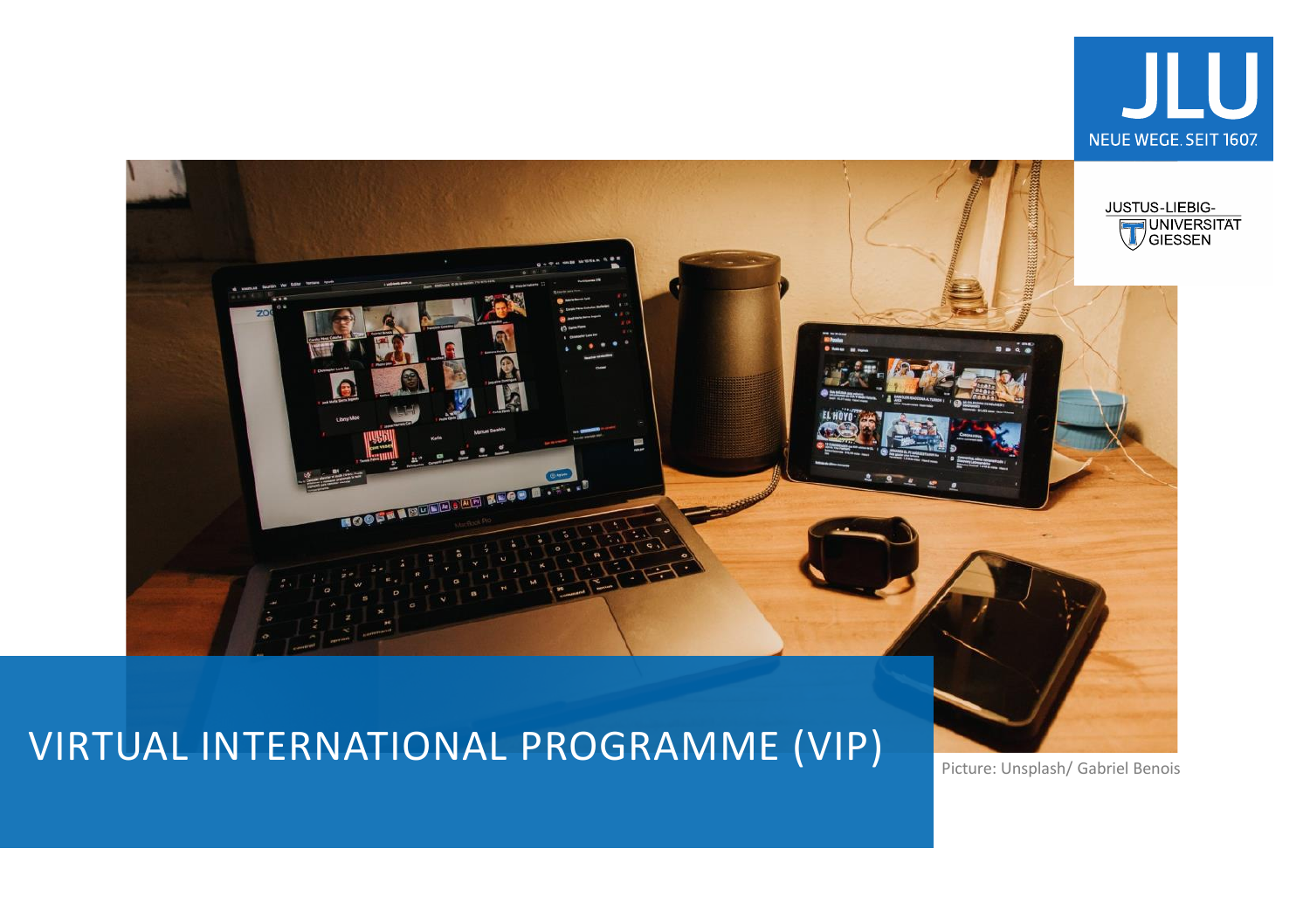## THE VIP OFFERS IN SUMMER SEMESTER 2022

- A unique **virtual international experience** at JLU
- Almost **60 online courses** in different subjects taught in English, German, Spanish and French for undergraduate and graduate students
- **exclusive places in our online German language course for beginners**
- **International** group work
- International **collaborative** teaching formats
- **Transcript of Records** with credit points (ECTS)
- Participation **free of charge** for students of partner universities of the JLU



Picture: Unsplash/ Surface

## STARTING APRIL 2022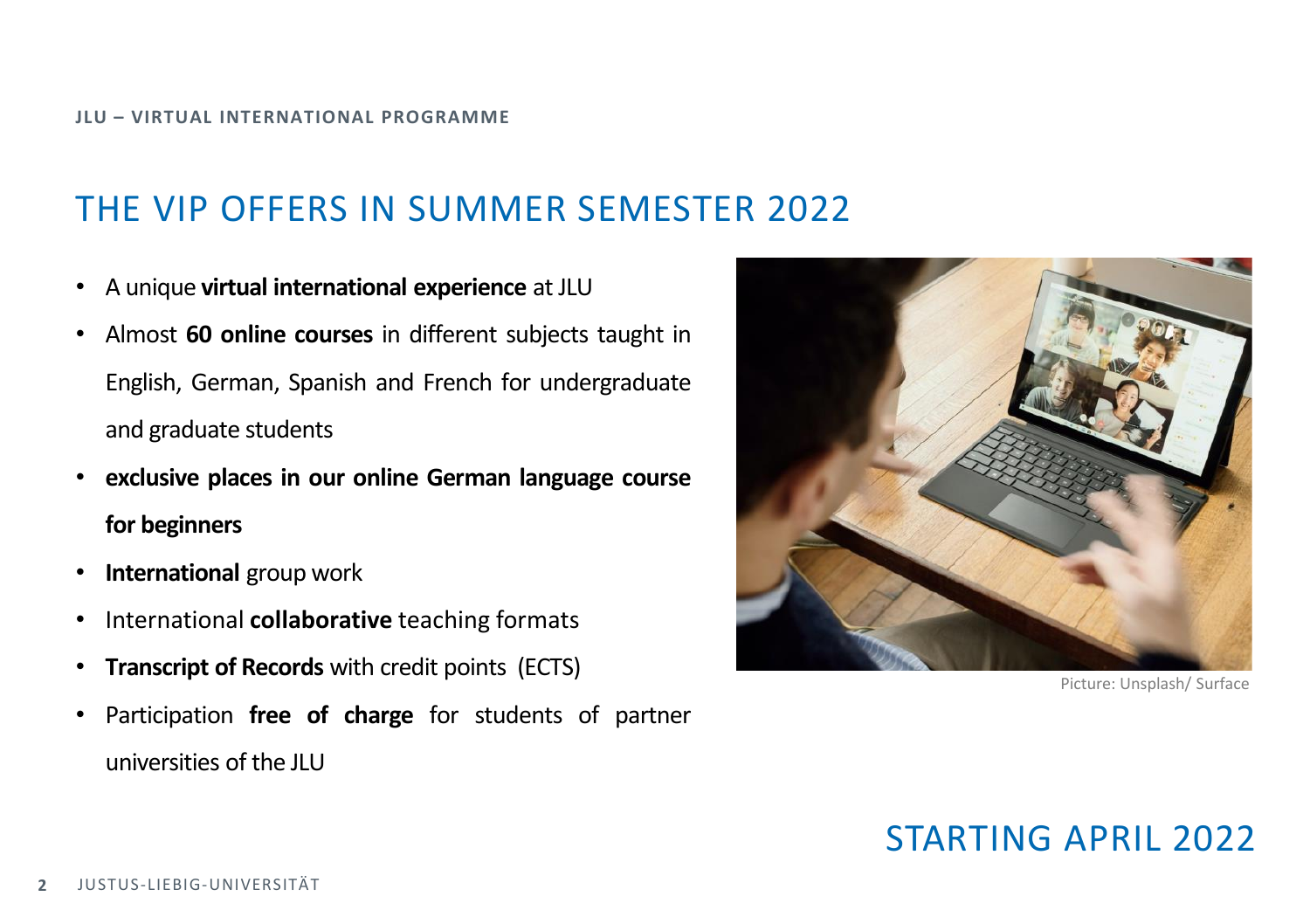### **JLU – VIRTUAL INTERNATIONAL PROGRAMME**

## AS A JLU VIP-STUDENT YOU GET TO

- Gain **excellent online learning experience** at JLU
- $\checkmark$  Know JLU and the German teaching system from home
- Enroll in **one or more courses** at JLU that match your interests
- Have a **virtual exchange experience** at JLU while studying at your home university
- Get in **contact with German students and professors**
- $\checkmark$  Benefit from the **support** structures at JLU for **international students** during your VIP-time



Picture: Unsplash/Estee Janssens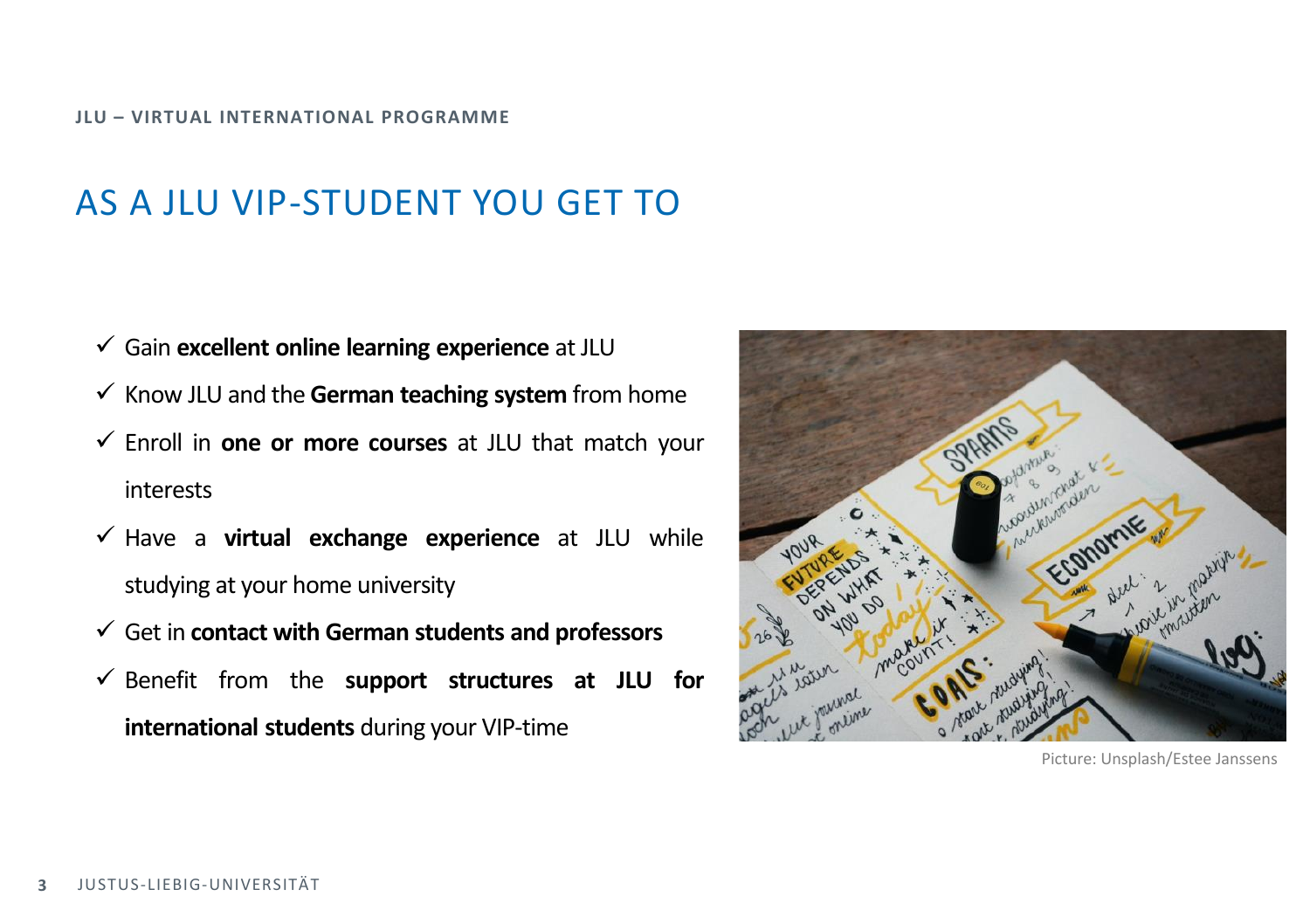**JLU – VIRTUAL INTERNATIONAL PROGRAMME**

## APPLICATION PROCESS

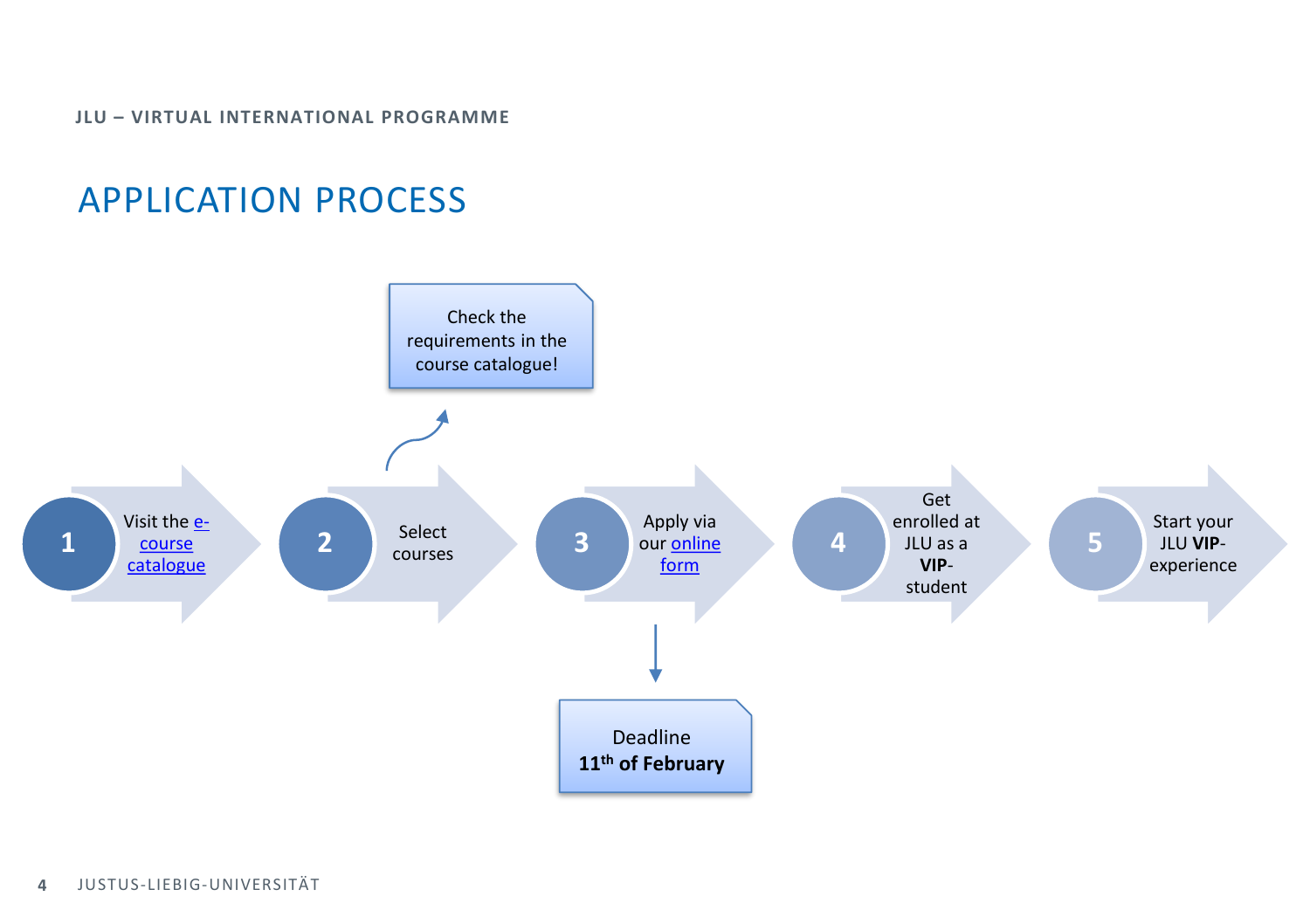### *Course descriptions available in our [electronic course catalogue](https://www.jlu-digitalcampus.de/vip)*



## VIP COURSES AND LECTURES (PART I)

### **Centre for Foreign Language and Career-oriented Competences**

- Interkulturelle Kompetenz
- Global Competence: Cross-Cultural Skills for an Interconnected World

#### **Faculty of Law**

- ❖ Nachhaltige Entwicklung
- $\div$  Theory and practice of engendering peace and conflicts
- ❖ Peace and Conflict Studies

### **Faculty of Social Sciences and Cultural Studies**

- Climate Epistemologies in Southern Africa
- Selected Aspects of Pedagogy and Didactics in Primary Schools
- ❖ Expert Interviews
- Germany's Political and Social System in Comparative Perspective
- Gender in Post-Migrant Society
- $\div$  European Security Policy
- EU Migration and Refugee Policy
- Discourse Studies: Methodological considerations and empirical investigations

### **Faculty of Business Administration and Economics**

- Marketingforschung
- Business Development
- Transition and Integration Economics
- Economics of Debt Crises
- Trade Policy and International Factor Movements
- ❖ Economics of Innovation
- Economics of Regulation

### **Faculty of History and Cultural Studies**

- Politics of Memory in Eastern Europe
- History of Modern Belarus: from National project to Postcolonial revolution
- ❖ Beggers, Vagrants and Monks Nomadism in Early Modernity
- Images of Power: Dynastic representation in the Roman Empire
- Grundprobleme der Philosophie des Geistes
- Einführung in die Logik
- Einführung in die Wissenschaftstheorie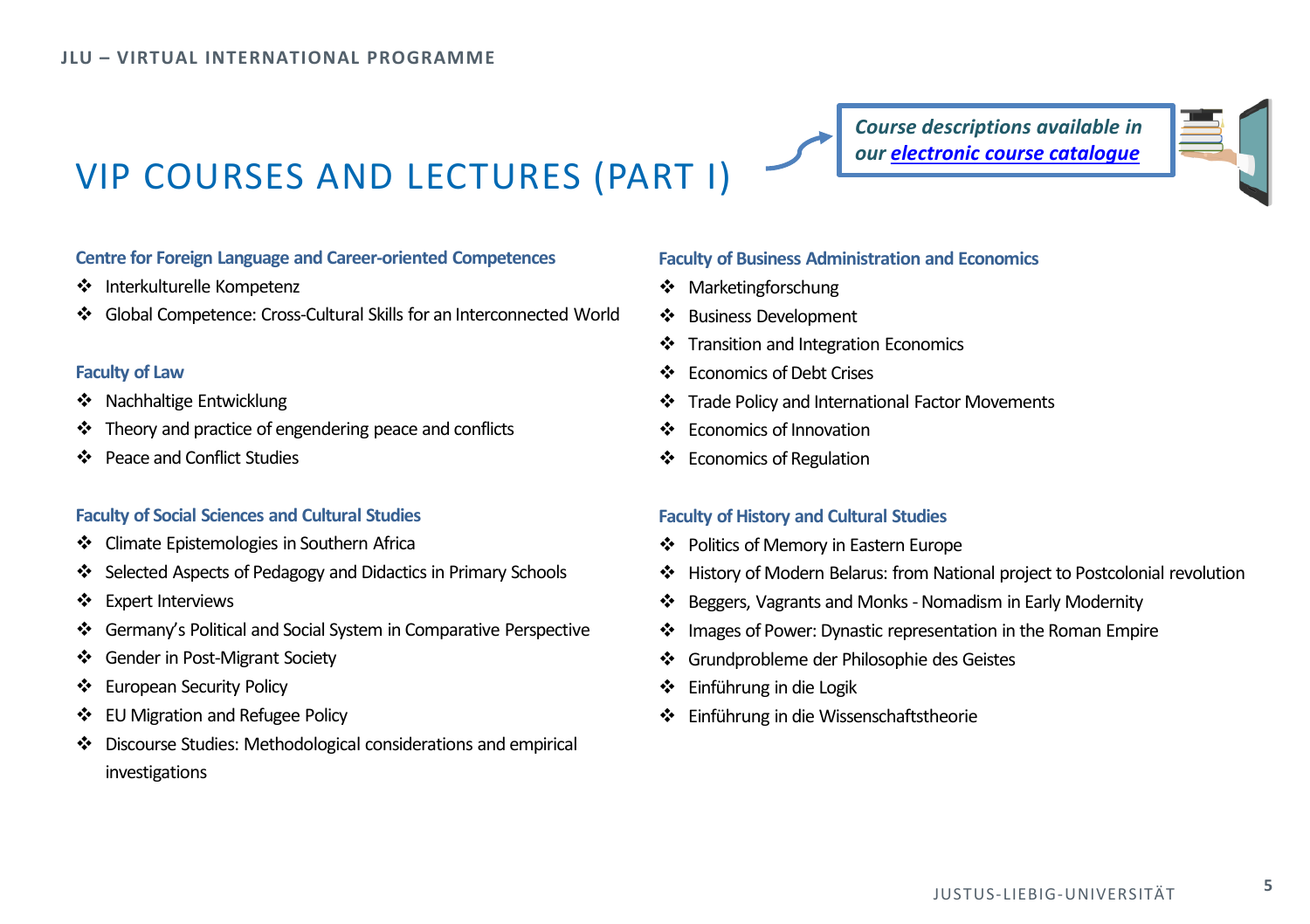*Course descriptions available in our [electronic course catalogue](https://www.jlu-digitalcampus.de/vip)*

# VIP COURSES AND LECTURES (PART II)

### **Faculty of Language, Literature, Culture**

- Phonetics and Phonology
- Modernist Poetry and Poetics
- Stylistics
- Introduction to English Linguistics
- History of the English Language
- ❖ Varieties of English: New Englishes
- Text und Gespräch
- Kooperatives und Kollaboratives Lernen im DaF-Unterricht
- Deutsche Sprach- und Literaturgeschichte
- Einführung in die Literatur- und Kulturtheorie
- Language and sociocultural issues in Ukraine and Belarus in the late 19th and 20th centuries
- Early Modern Science from a Literary Perspective
- \* Kompetenzorientierung im Spanischunterricht
- Gebrochene Biographien: Migrationsnarrative in Europa
- Lehr- und Lernkulturen Beraten und Coachen als zentrale Kompetenzen von Lehrkräften

**6**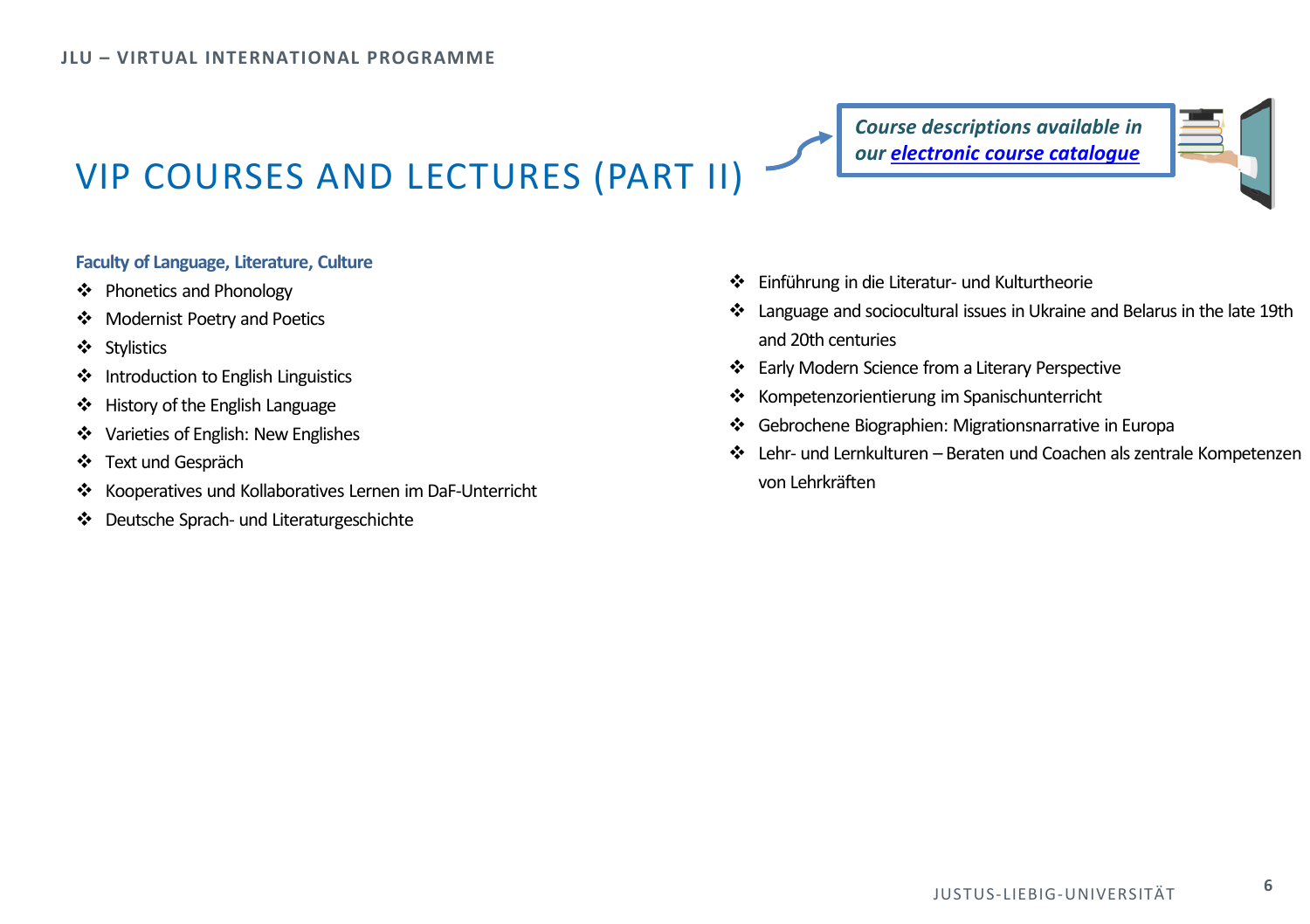### *Course descriptions available in our [electronic course catalogue](https://www.jlu-digitalcampus.de/vip)*

# VIP COURSES AND LECTURES (PART III)

### **Faculty of Mathematics and Computer Science, Physics, Geography**

- Quantum Field Theory
- Climate modelling Energy Balance Models
- Meshless Finite Difference Method

### **Faculty of Biology and Chemistry**

- \* Institute of Animal Ecology and Zoology Master seminar
- Designing and executing research in organic chemistry

### **Faculty of Agricultural Sciences, Nutritional Sciences and Environmental Management**

- Natural Resources and Ecosystem Services
- \* Resource Economics and Sustainable Management
- Food Politics
- Sustainable Food Systems

#### **Faculty of Medicine**

- Gesundheit und Migration
- Tropenmedizin und Internationale Gesundheit
- Basic Books Global Health

### **Interdisciplinary Courses**

- Kernkompetenzen Germanistik
- Institutionsgeschichte der Bundesrepublik Deutschland
- Deutsche Literatur und Deutscher Film nach 1945
- Desigualdades en América Latina: ¿una historia sin fin?

#### **German Language Courses**

- German as a Foreign Language for beginners Schnupperkurs
- DaF-Vertiefungskurs A1.1+
- DaF-Vertiefungskurs A1.2+

**7**